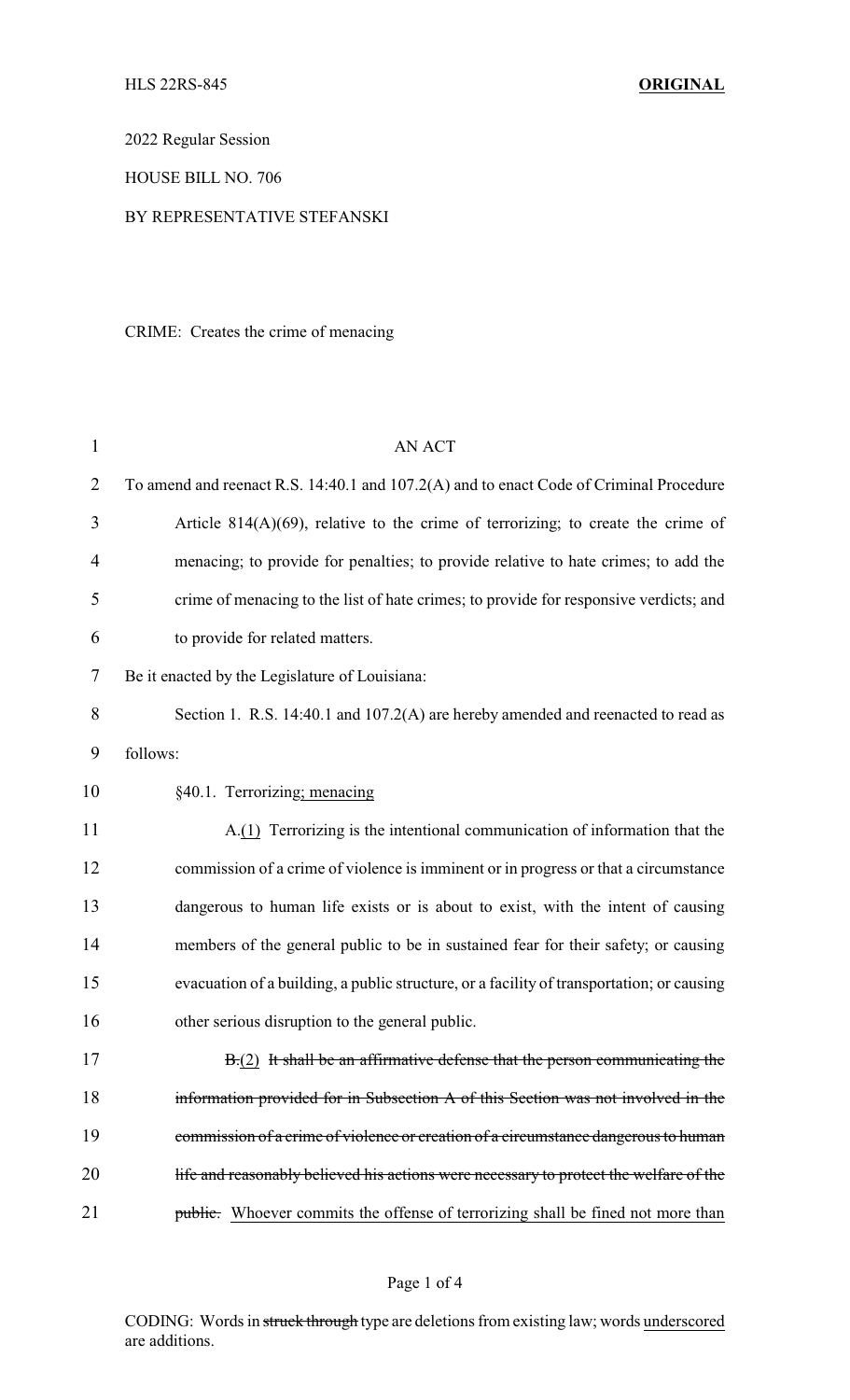| $\mathbf{1}$ | fifteen thousand dollars or imprisoned with or without hard labor for not more than  |
|--------------|--------------------------------------------------------------------------------------|
| 2            | fifteen years, or both.                                                              |
| 3            | C.B.(1) Whoever commits the offense of terrorizing shall be fined not more           |
| 4            | than fifteen thousand dollars or imprisoned with or without hard labor for not more  |
| 5            | than fifteen years, or both. Menacing is the intentional communication of            |
| 6            | information that the commission of a crime of violence, as defined in R.S. 14:2(B),  |
| 7            | is imminent or in progress or that a circumstance dangerous to human life exists or  |
| 8            | is about to exist, when committed under any of the following circumstances:          |
| 9            | (a) The actions of the offender cause members of the general public to be in         |
| 10           | sustained fear for their safety, and a reasonable person would have known that such  |
| 11           | actions could cause such sustained fear.                                             |
| 12           | (b) The actions of the offender cause the evacuation of a building, a public         |
| 13           | structure, or a facility of transportation, and a reasonable person would have known |
| 14           | that such actions could cause an evacuation.                                         |
| 15           | (c) The actions of the offender cause any other serious disruption to the            |
| 16           | general public, and a reasonable person would have known that such actions could     |
| 17           | cause serious disruption to the general public.                                      |
| 18           | (2) Whoever commits the offense of menacing shall be fined not more than             |
| 19           | two thousand dollars or imprisoned with or without hard labor for not more than two  |
| 20           | years, or both.                                                                      |
| 21           | C. It shall be an affirmative defense that the person communicating the              |
| 22           | information provided for in Subsections A or B of this Section was not involved in   |
| 23           | the commission of a crime of violence or creation of a circumstance dangerous to     |
| 24           | human life and reasonably believed his actions were necessary to protect the welfare |
| 25           | of the public.                                                                       |
| 26           | ∗<br>∗<br>∗                                                                          |
| 27           | §107.2. Hate crimes                                                                  |
| 28           | A. It shall be unlawful for any person to select the victim of the following         |
| 29           | offenses against person and property because of actual or perceived race, age,       |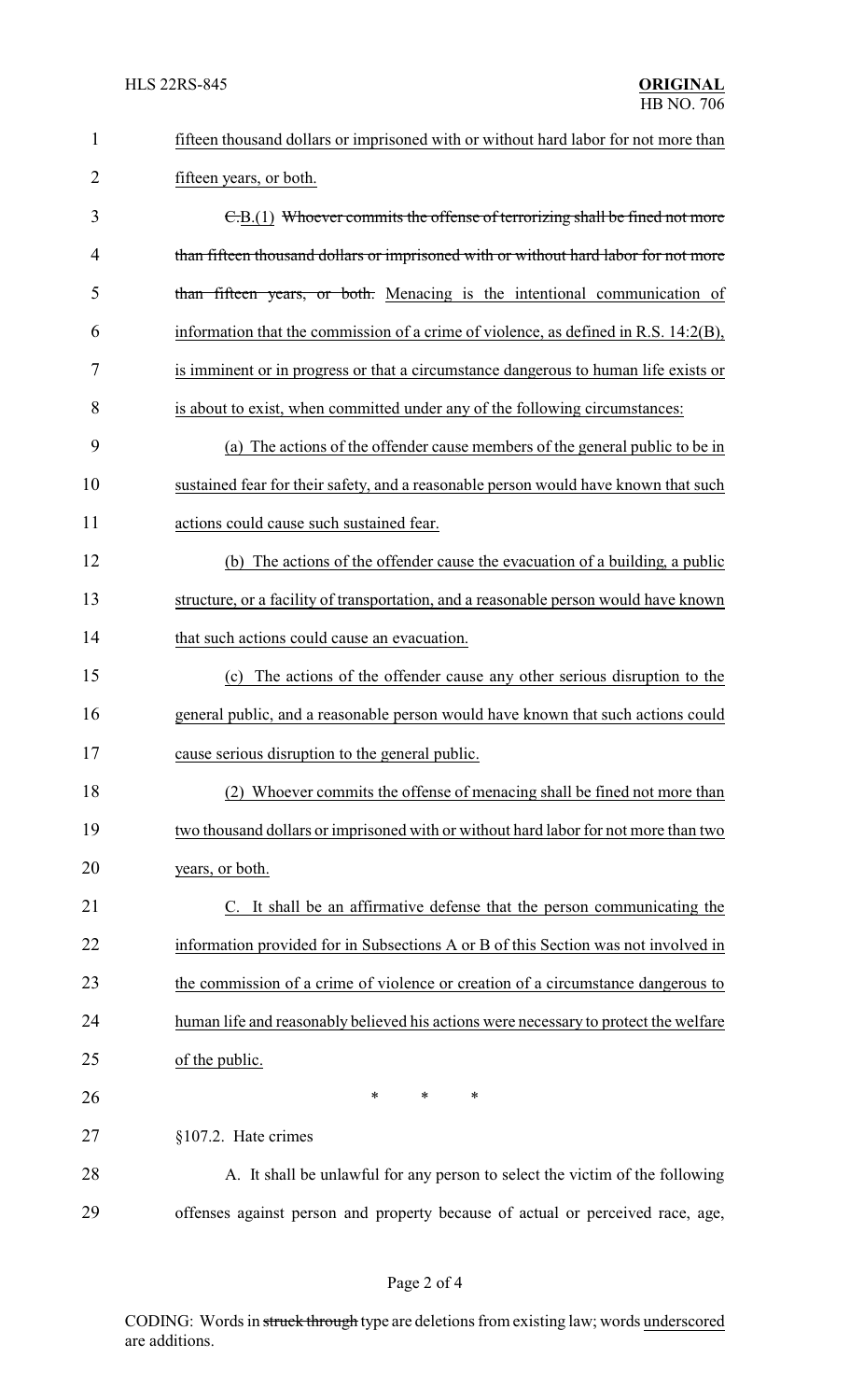| $\mathbf{1}$   | gender, religion, color, creed, disability, sexual orientation, national origin, or     |
|----------------|-----------------------------------------------------------------------------------------|
| $\overline{2}$ | ancestry of that person or the owner or occupant of that property or because of actual  |
| 3              | or perceived membership or service in, or employment with, an organization, or          |
| $\overline{4}$ | because of actual or perceived employment as a law enforcement officer, firefighter,    |
| $\mathfrak s$  | or emergency medical services personnel: first or second degree murder;                 |
| 6              | manslaughter; battery; aggravated battery; second degree battery; aggravated assault    |
| 7              | with a firearm; terrorizing; menacing; mingling harmful substances; simple or third     |
| $8\,$          | degree rape, forcible or second degree rape, or aggravated or first degree rape; sexual |
| 9              | battery, second degree sexual battery; oral sexual battery; carnal knowledge of a       |
| 10             | juvenile; indecent behavior with juveniles; molestation of a juvenile or a person with  |
| 11             | a physical or mental disability; simple, second degree, or aggravated kidnapping;       |
| 12             | simple or aggravated arson; communicating of false information of planned arson;        |
| 13             | simple or aggravated criminal damage to property; contamination of water supplies;      |
| 14             | simple or aggravated burglary; criminal trespass; simple, first degree, or armed        |
| 15             | robbery; purse snatching; extortion; theft; desecration of graves; institutional        |
| 16             | vandalism; or assault by drive-by shooting.                                             |
| 17             | $\ast$ $\ast$ $\ast$                                                                    |
| 18             | Section 2. Code of Criminal Procedure Article 814(A)(69) is hereby enacted to read      |
| 19             | as follows:                                                                             |
| 20             | Art. 814. Responsive verdicts; in particular                                            |
| 21             | A. The only responsive verdicts which may be rendered when the indictment               |
| 22             | charges the following offenses are:                                                     |
| 23             | *<br>*<br>*                                                                             |
| 24             | 69. Terrorizing:                                                                        |
| 25             | Guilty.                                                                                 |
| 26             | Guilty of menacing.                                                                     |
| 27             | Not guilty.                                                                             |
| 28             | ∗<br>∗<br>*                                                                             |

# Page 3 of 4